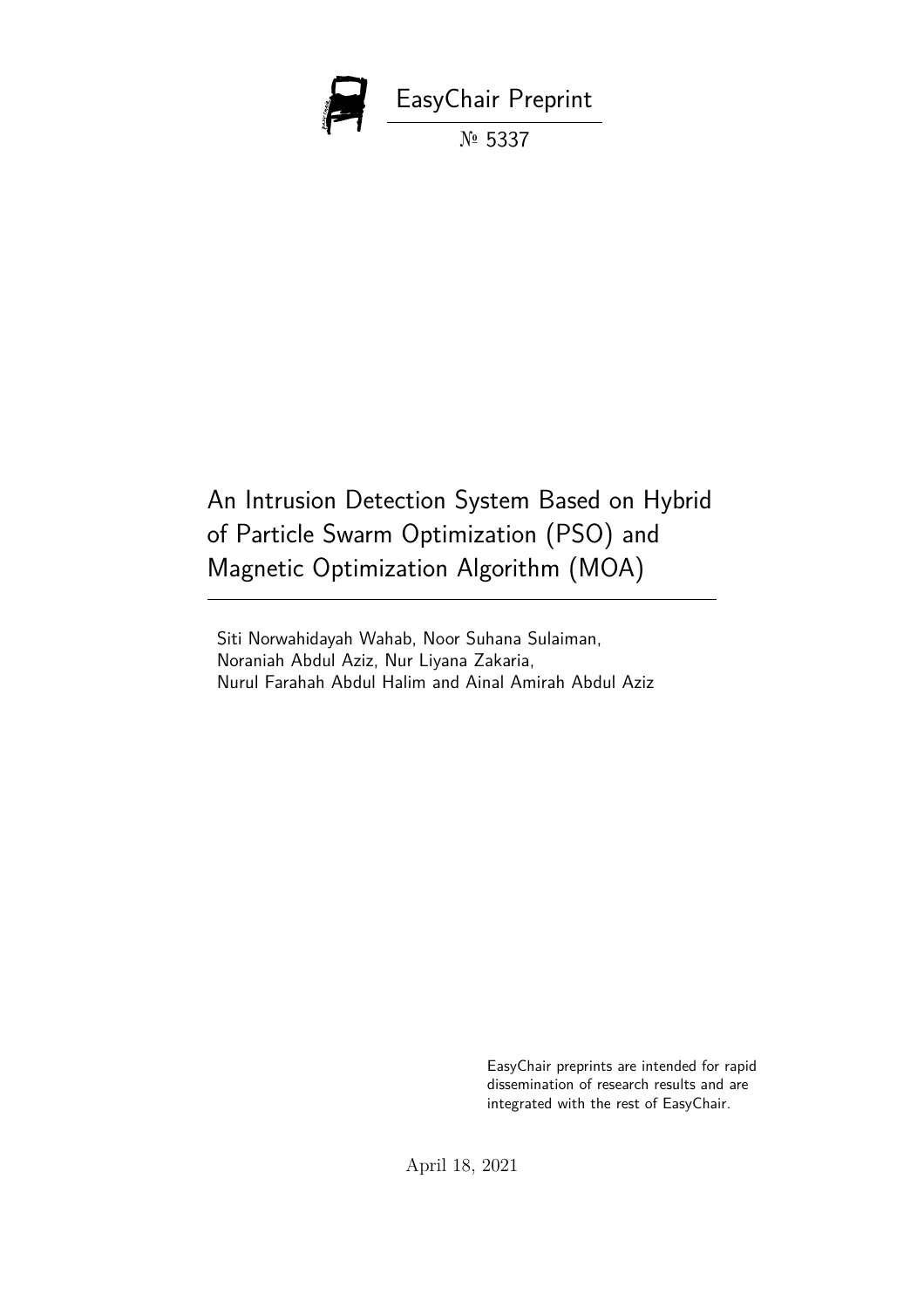# **An Intrusion Detection System Based on Hybrid of Particle Swarm Optimization (PSO) and Magnetic Optimization Algorithm (MOA)**

Siti Norwahidayah Wahab<sup>1</sup> Noor Suhana Sulaiman<sup>1</sup> Noraniah Abdul Aziz<sup>1</sup> Nur Liyana Zakaria<sup>1</sup> Ainal Amirah Abd Aziz<sup>1</sup>

<sup>1</sup> Faculty of Computer, Media and Technology Management, University College TATI, Terengganu, MALAYSIA norwahidayah@uctati.edu.my

IDS (Intrusion Detection System) is a security component that protects computer and network systems. Variety of methods have been developed to improve the IDS accuracy. One of the most recent approaches is the use of real-time monitoring and irregular activity detection. When an intrusion is detected, a message will be sent to the network administrator. One of the disadvantages of IDS is the possibility of a bad packet by-passing through network traffic. As a result, an improvement on the Artificial Neural Network (ANN) is explored in this study to enhance attack detection in IDS. Standard and attack events are described using the NSL-KDD dataset. In this study, the Magnetic Optimization Algorithm (MOA) is combined with Particle Swarm Optimization (PSO) named PSOMOA, thus to increase the classification rate and achieve high detection accuracy in IDS. MOA is a heuristic optimization algorithm which deals with attraction between particles scattered in the search space and inspired by magnetic field theory in physics. NSL-KDD dataset represented as attacks and normal activities used in this study. Smurf and Neptune attacks are selected for testifying detection and classification ability of attack category of proposed PSOMOA. During the experimentation process, four of the most important features of the dataset were selected. The PSOMOA findings are compared to those of the other form, which employs PSO and MOA. According to the obtained results, the proposed PSOMOA could increase IDS accuracy by up to 99.5 percent.

**Keywords:** Artificial Neural Network, Magnetic Optimization Algorithm, Particle Swarm Optimization, Intrusion Detection System, NSL-KDD.

# **1 Introduction**

Intrusion Detection System (IDS) protects the network from malicious activity. An intrusion detection system may also be thought of as "powerful security elements capable of detecting, preventing, and responding to computer attacks." [1]. Recent technology has been used to track and identify abnormal behavior in real time. When an intrusion is observed, the IDS notifies and sends alerts to the network administra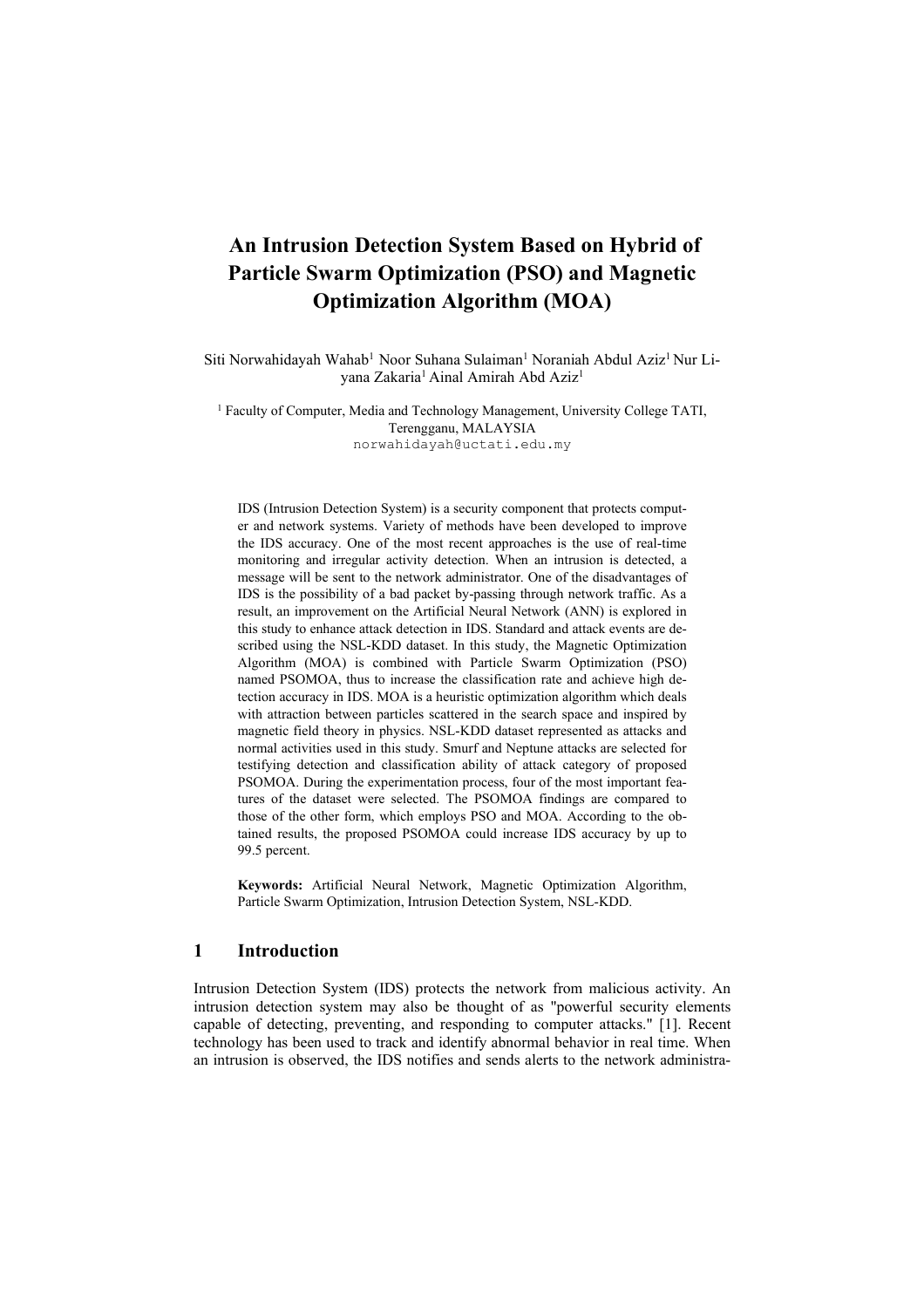tor. Until now, IDS was used throughout the network to detect an intrusion by monitoring network traffic. Intrusion detection has previously relied on evaluating network flows, logs, and device events [2]. Deploying an IDS in a large-scale network, on the other hand, is a challenging task since it exposes the network to a range of attacks. The problems and drawbacks of IDS do not justify a business or company's refusal to use it. This research has emphasized the importance of studying and improving the best way to solve those issues.

Many analysts nowadays use a modern methodology to address IDS's nagging issues. Artificial Intelligence (AI) is the study of the possibility of creating intelligent systems that can reason and think like humans. IDS employs a variety of AI techniques. The Artificial Neural Network (ANN) can solve classification and regression problems. Its ability to learn from observing the dataset, however, has some limitations. On the other learning methods, Feedforward Neural Network (FNN), aim to find the best combination of connection weight and biases to achieve the lowest possible error. FNN frequently converge to points that are the best local solution but not globally suitable for large network. Simulated Annealing (SA), Genetic Algorithm, and other heuristic optimization methods for FNN have been suggested by several researchers. Genetic algorithm (GA), Particle Swarm Optimization (PSO), Magnetic Optimization Algorithm (MOA), and Differential Evaluation (DE) are number of examples of optimization algorithms [4]. According to Mirjalili [4], it has some disadvantages over other optimization approaches, such as slow convergence speeds.

Denial of Service (DoS) attacks degrade server output by flooding ICMP traffic, and they have been happening since February 2000 [5]. Aside from that, DoS will cause a victim's server memory resources to become full by repeated sending TCP packet for requesting to start a TCP session [5]. Smurf attack and Neptune attack, both are kind of DoS attacks. As such, detecting DoS attacks is an essential and required tool and technique to employ, particularly on Smurf and Neptune attack. As a result, a combination of Particle Swarm Optimization (PSO) and Magnetic Optimization Algorithm (MOA) called hybrid PSOMOA was proposed to solve the ANN drawbacks.

### **2 Literature Review**

In network analysis, network datasets are often used. Large amounts of time are spent processing and transmitting data, as well as a higher rate of false alarms in attack detection, all of which result in harm and unsafe conditions for online users, such prescribed in IDS dataset [6].

Researchers have suggested several optimization strategies to achieve high precision in intrusion detection [3]. Previous work and methods will be highlighted in this topic, such as the hierarchical clustering algorithm [7], removal feature selection and support vector machine [8], gravitational search algorithm [3], and pattern recognition (Ernesto et al, 2015).

Horng [7] proposed a combination of hierarchical clustering and support vector machine (SVM), in which the author used the (Balanced Iterative Reducing and Clustering using Hierarchies) Birch algorithm to reduce the KDD CUP 1999 dataset. Before dataset training, the SVM, an algorithm created a reduced and high-quality da-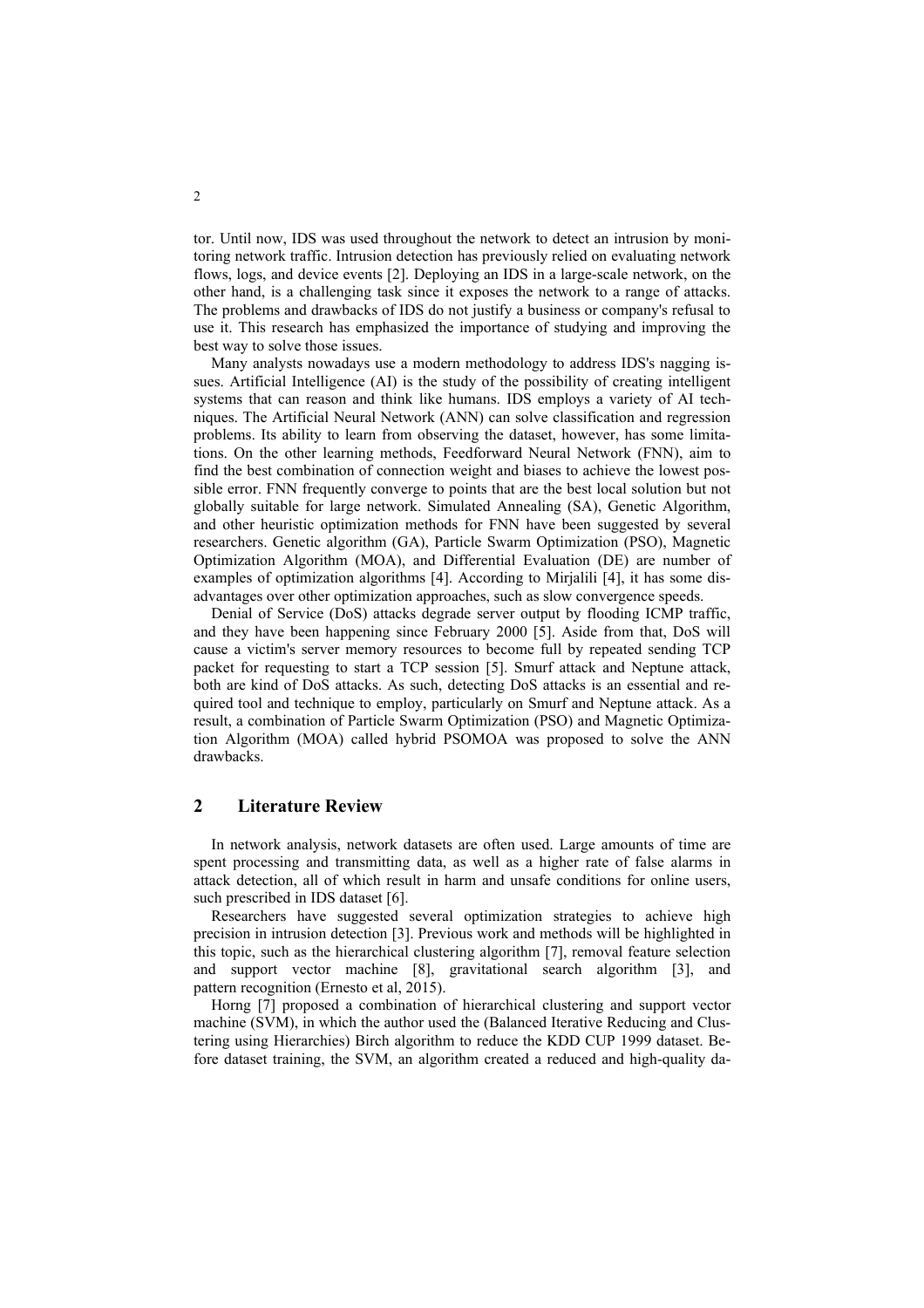taset from the original KDD CUP 1999 dataset. The Birch algorithm is an unsupervised data mining algorithm for performing hierarchical gathering over large datasets [7]. The experimentation resulted in a high accuracy of 95.72 percent and a low false positive rate of 0.7 percent using the proposed techniques.

The other method is Gradual Feature Removal (GFR) [8]. The paper uses 19 important features to represent a network visit [8]. To achieve better results, the author also used a hybrid feature selection approach that combines wrapper and filter methods. The first stage is data pre-processing, which involves creating a raw database and removing duplicate data. The dataset was then trained using the Artificial Neural Network (ANN) process, which classified the data using 41 KDD CUP '99 features to find the best training sample with high accuracy. The final stage is feature reduction, which involves training and testing the dataset with 41 features and four separate feature reduction techniques before the author obtains 19 essential features using the GFR process.

Dastanpour [3] proposed the Gravitational Search Algorithm (GSA) to assist ANN in IDS. The GSA is a popular machine learning algorithm based on gravity law and mass interaction. The four conditions of mass, referred to as agents, are location, inertial mass, active and passive gravitational mass. The author divides the KDD CUP '99 dataset into two phases which for testing and training. After that, the methods for reorganization established a structured format for datasets. When the ANN training is complete, the ANN classifies the testing dataset and outputs the accuracy of the device detection as a result. Following the acknowledgment of the ANN end, the GSA optimizes the ANN. The outcome of ANN (without the GSA) will be compared to the result of ANN with the GSA (with GSA). For the dataset, author decide to set 1 represent for the attack and 0 as normal for separate the attack and normal one. The experimental result show that the ANN with GSA contributes high accuracy (98.7%) rate of detection. Proposed method capable to optimize and improve the ANN performance. Besides, the method also achieves 1.0 accuracy with only 39 critical features of KDD CUP '99 [3].

Tian and Liu [9] proposed a procedure that uses an ANN and a PSO algorithm (PSOA). PSOA was proposed by the authors because it can address the problem of searching performance. The paper used a rough collection of ANN data to select a subset of input attributes and used PSOA to improve ANN efficiency. The authors used an equation to determine each fitness particles, update velocity and position, and update local best and global best particle to integrate the PSOA [9].

Eight rough set features were chosen, with six nodes in the ANN output layer. One of the five output nodes was used for standard, while the other four were used for attacks. The training set is 80% and testing set is 20% where the total of the data is 460. The proposed method has a higher level of stability and can detect more attacks with a lower mean square error. The PSOA, on the other hand, has some flaws, including a slow convergence rate [4].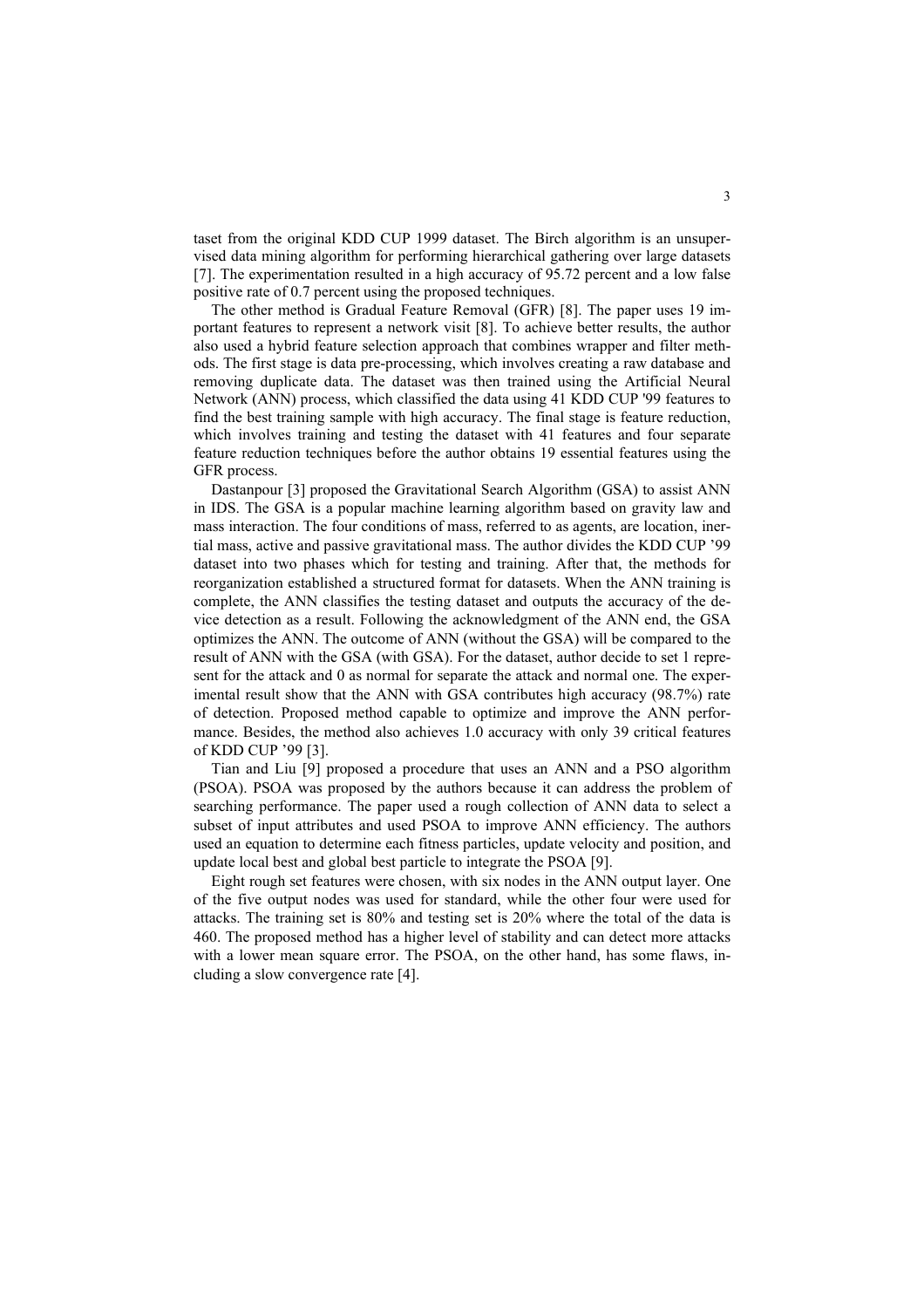# **3 NSL-KDD Dataset**

NSL-KDD dataset is offline network data based on KDD 99 dataset where it contains 41 attributes and one class attribute. NSL-KDD is a data set suggested to solve some of the inherent problems of the KDD'99 data set where it eliminates noise data in KDD'99 data set. The NSL-KDD dataset is smaller than the KDD99 dataset which has duplicate records. The advantages of NSL-KDD data set are:

- (i) The train collection does not contain any duplicate records, so the classifiers would not favor more frequent records.
- (ii) Since the proposed test sets contain no duplicate records, methods with higher detection rates on frequent records have no impact on the learners' performance.
- (iii) The number of records selected from each difficulty level group is inversely proportional to the percentage of records in the original KDD data collection.
- (iv) As a result, different machine learning methods' classification rates vary more widely, making an accurate evaluation of different learning techniques more reliable.
- (v) Since the train and test sets contain a reasonable number of records, it is more practical to test the entire set rather than a small subset at random.

NSL-KDD dataset divided into two sets which are training sets and testing sets. Each record of the dataset is continuous, discrete and symbolic forms. Protocol\_type feature that used in this study represent 2 as tcp, 3 as udp, 4 as icmp and 5 as other symbols. Besides, for the result used 0 for Normal and 1 as Attack. The attacks can be categorized as follows:

- (i) Denial of Service Attack (DoS): DoS attack is an aggressive attack that an attacker sends many ping packet to make the network flooded with packet and become congested. Such that, the attacker can denies the legitimate user access to the servers (Mahbod et al., 2009).
- (ii) User to Root Attack (U2R): The attacker has a local access to the victim machine and to gain the root access to the system [11].
- (iii) Remote to Local Attack (R2L): The attacker did not have a local access to the victim machine but tries to gain the local access as a user to the machine [11].
- (iv) Probe Attack: Intruders try to grab information about the target machine and aim to bypass the security controls (Mahbod et al., 2009). Generally, most researchers used NSL-KDD which include the total of dataset is 494,020. The distribution dataset for Normal is 97280, Probe is 4107, DoS is 391458, U2R is 52, R2L is 1124 [12].

4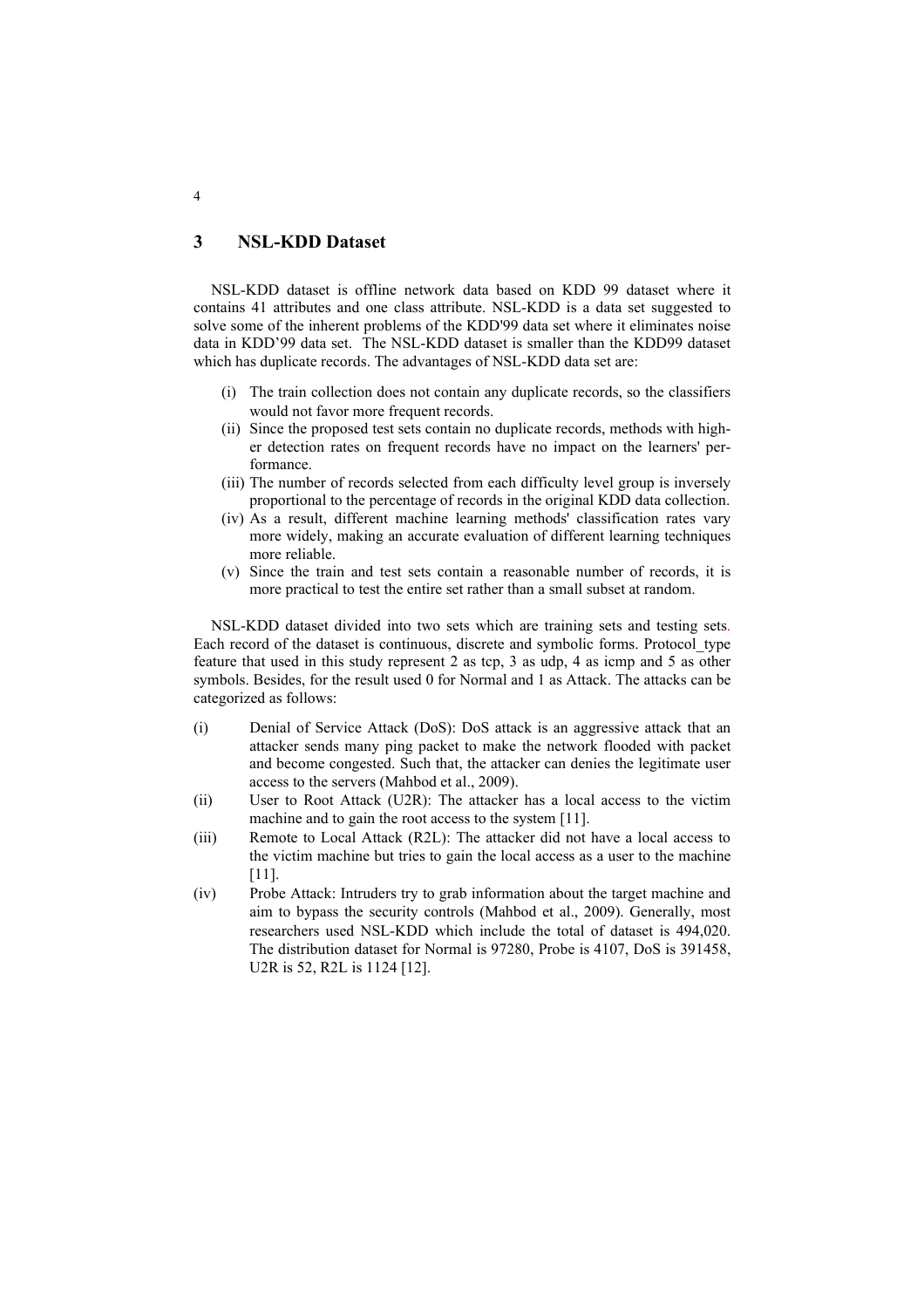# **4 Methodology**

The methodology for this research is mainly divided into five sections; in which the first part will be on collecting and processing dataset to be used for training ANN in IDS. The second part will focus on applying the hybrid PSOMOA on dataset. The dataset will then also be used to classify the normal and abnormal activities. The output value of PSOMOA will support ANN to maximize the classification rate. The final parts involved the analysis and comparison of the optimization by using ANN supported by PSOMOA.

### **4.1 Pre-Processing**

There are 41 attributes and one class attribute in the NSL-KDD data set. Some of the 41 attributes play no role in attack detection, whereas others play a minor role. The knowledge gain attribute evaluation, gain ratio attribute evaluation, and correlation attribute evaluation algorithms are used by Bajaj et al. [10]. According to the researcher [10], attributes 9, 20, and 21 play no part, although attributes 15, 17, 19, 32, 40 have minimum role in detection of attack. An analysis of the NSL-KDD dataset reveals that features 7, 8, 11, and 14 have virtually all zero values. By eliminating these least available features from the dataset's training and testing sets, the dataset would be reduced to 29 features, resulting in a smaller dataset. Now that the dataset has been limited, it can be used for training and research. A total of 41 features were used in the training and testing, and feature reduction is not performed on dataset.

It is impossible to use all rows of dataset because it takes a lot of run time. Hence, in this study, only 4 critical dataset features selected and 200 rows input values will be used to train ANN. Besides, one column will be added for identifying each record as a result which are 0 for normal and 1 for attack in the standard format step. The reason of adding this additional row is to continue and understand the error reorganization in ANN. In order to make the dataset compatible, the given attributes are converted to a double data form with the ANN toolbox of MATLAB toolkit because it is only support the data in integer form [13]. The "protocol type" feature converted with values like tcp is 2 and udp is 3. Not all protocol types selected because only 200 rows of dataset used to test the algorithm [13].

In this research, the MOA used to optimize the results of ANN. MOA makes the random agent calculate the mass value of each agent to optimize the ANN. The MOA parameters that used in this study is number of agents, maximum number of iteration, number of training samples, inertia weight, minimum weight, maximum weight and objective function.

#### **4.2 Propose IDS Security System Based on Hybrid PSOMOA**

The method proposed in this paper is for training ANN to optimize IDS with supported by the combination of PSO and MOA. First, this study tries to divide the dataset into two data section for training and testing. Then the methods try to develop the standard dataset format for the reorganization of ANN. After the training of the ANN is completed, the ANN will classify the NSL-KDD testing dataset and extract the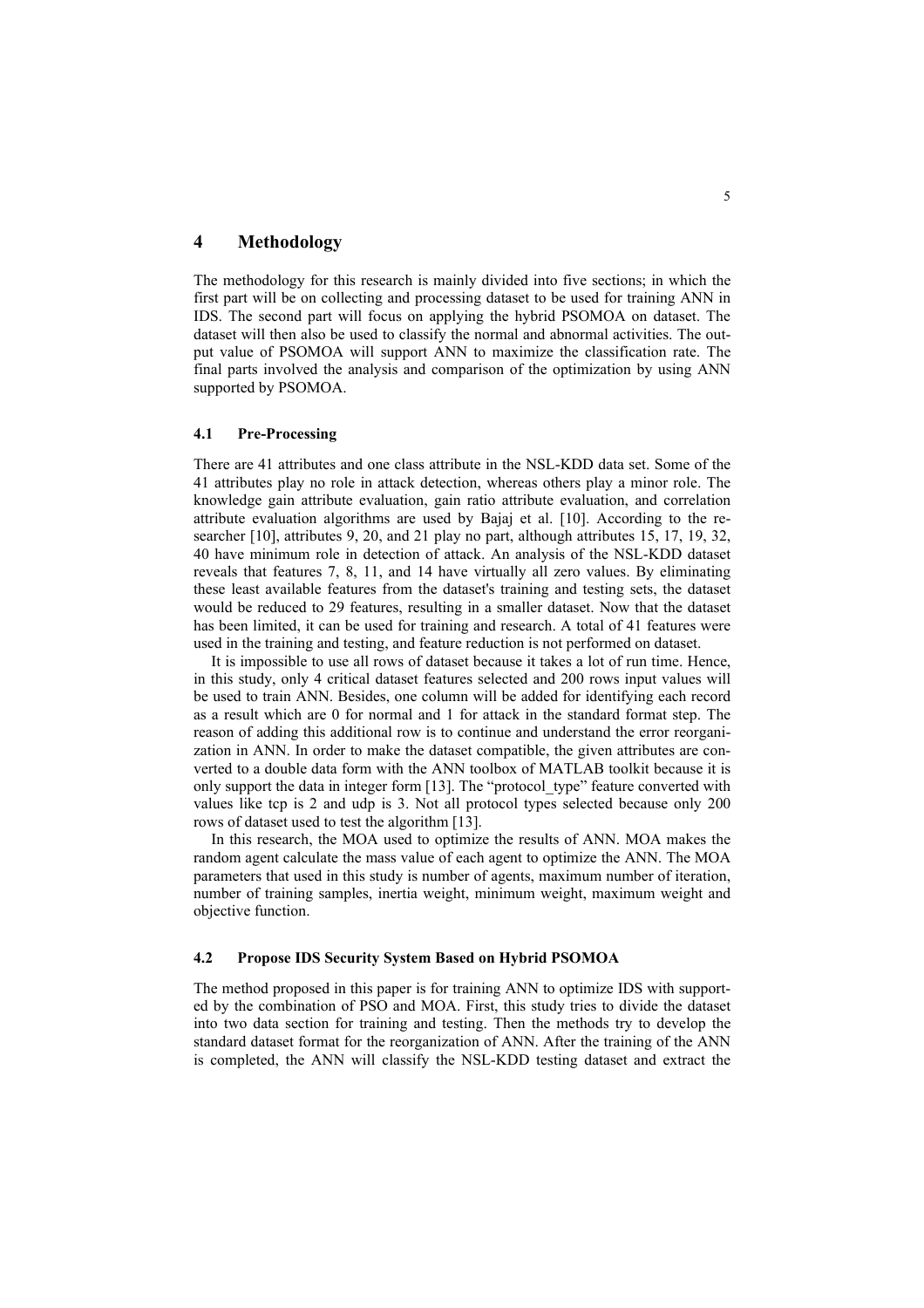accuracy output of the system detection, which will then be plotted and monitored it by the system. When the recognition phase of the ANN is completed, then the MOA data input will be the result of ANN. At this stage, the ANN reorganization will attempt to be optimized by MOA. Finally, after the results of the ANN are optimized by the MOA, they will by plotted to be compared with the ANN result (without MOA), such that the effects of MOA will be more understood in the ANN reorganization in the intrusion detection system using the dataset of NSL-KDD. The main idea and overall methods have been illustrated in Fig. 1. In order to support ANN in IDS optimization, the PSO will be implemented.

The training method involve once packet data is extracted. The useless data are removed. The knowledge is any keep as patterns to form a knowledge file. The information file contains immense patterns. The patterns square measure any processed to extract representative patterns which will be used for coaching the ANN with specific ANN rule. The result is a final weight matrix, which is saved in a large format. Incoming packets of data knowledge are stripped and any tangential information is filtered as part of the testing process. The data is then processed with the ultimate weights to produce a price in the ANN's output layer. The assisted performance is based on intrusion detection classification and testing is completed.



**Fig. 1.** Process Flow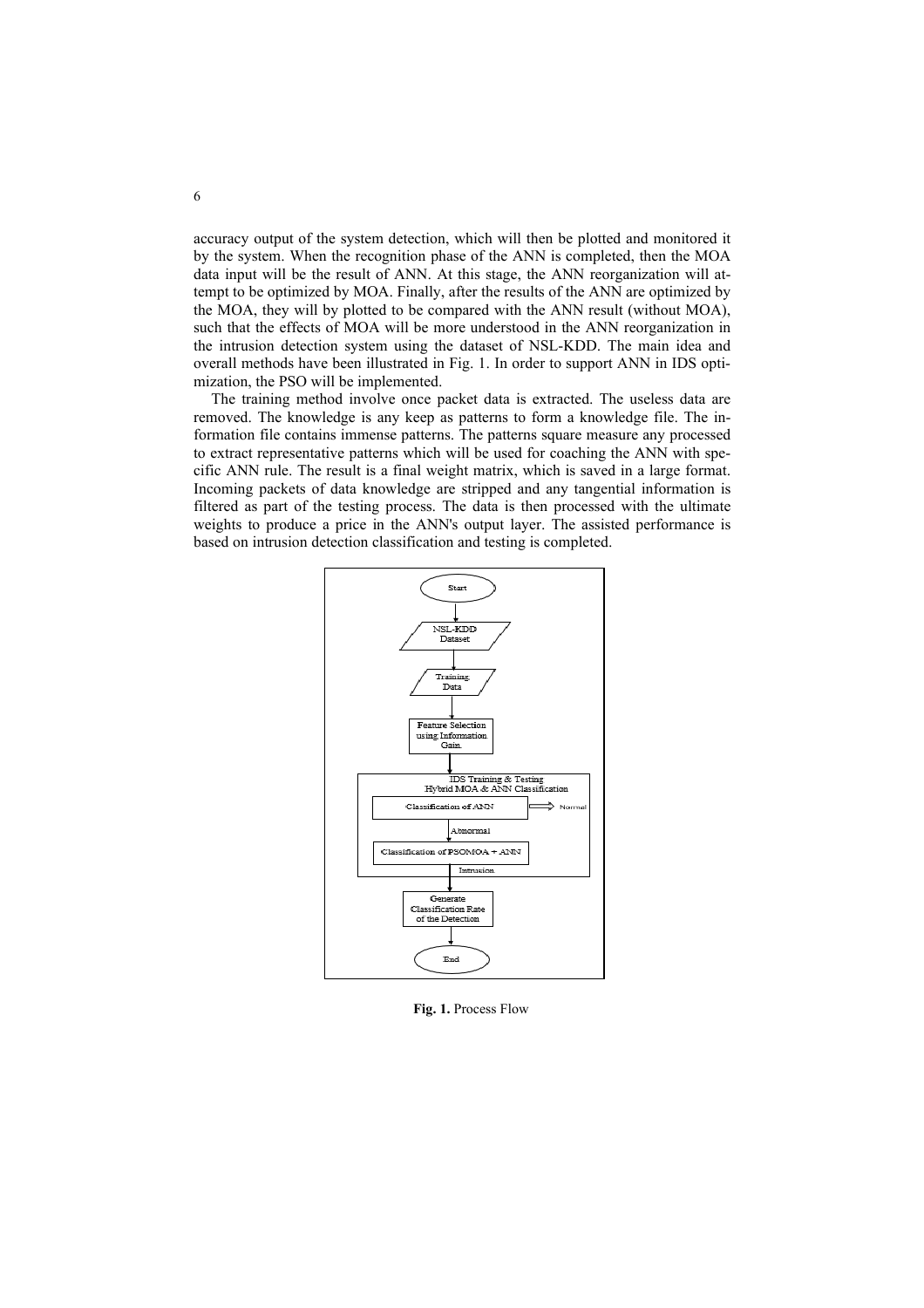# **5 Result and Discussion**

In this research, only 4 critical features selected to classify the attack and normal packet in IDS. The experimentation will compare the classification rate result with another best features selection. Another relevant features selected include 3, 5, 29 and 39 which 3 for Service (network service on the destination such as http, udp and etc), 5 for Source Bytes (number of data bytes from source to destination), 29 for Same Srv Rate (percentage of connection to the same service) and 39 for Dst Host Srv Serror Rate (Service error rate for the destination host) [14].

Besides, the other relevant dataset features is number 3, 23, 30 and 36 [15]. Feature 3 for Service (network service on the destination such as http, udp, etc), 23 is Count (number of connections to the same host as the current connection in the past two seconds), 30 for Diff Srv Rate (percentage of connections to the different services) and 36 for Dst Host Same Src Port Rate (same source port rate for destination host). The next relevant features from researcher [14] are 36, 37, 38 and 39 where 36 for Dst Host Same Src Port Rate (same source port rate for destination host), 37 is Dst Host Srv Diff Host Rate (Different host rate for destination host), 38 is Dst Host Serror Rate (error rate for destination host) and 39 is Dst Host Srv Serror Rate (service error rate for destination host).

The last relevant dataset features selected are 3, 6, 29 and 30 [14]. Feature 3 is Service (network service on the destination such as http, udp, etc), 6 is Dst Bytes (number of data bytes from destination to source), 29 is Same Srv Rate (percentage of connections to the same services) and 30 is Diff Srv Rate (percentage of connections to different services). In this study, all combination the dataset features will be simulated and produce up to total result of 37 different classification rate. Table 1 shows the relevant features of detecting the normal behavior, Smurf attack and Neptune attack.

| <b>Class Label</b> | <b>Relevant Features</b>                   |  |
|--------------------|--------------------------------------------|--|
| Normal             | 3,6,12,23,25,26,29,30,33,34,35,36,37,38,39 |  |
| Smurf              | 2, 3, 5, 6, 12, 25, 29, 30, 32, 36, 37, 39 |  |
| Neptune            | 3,4,5,23,26.29,30,31,32,34,36,37,38,39     |  |

**Table 1.** Relevant Features for Normal, Smurf Attack and Neptune Attack

This study used most of the relevant features, to detect those attacks in IDS. Table 2 list the combination of relevant features to investigate to get the best features selection. The dataset will load in the MATLAB using the code of MOA, PSO and Hybrid of MOA and PSO to produce the high classification rate of the attack detection.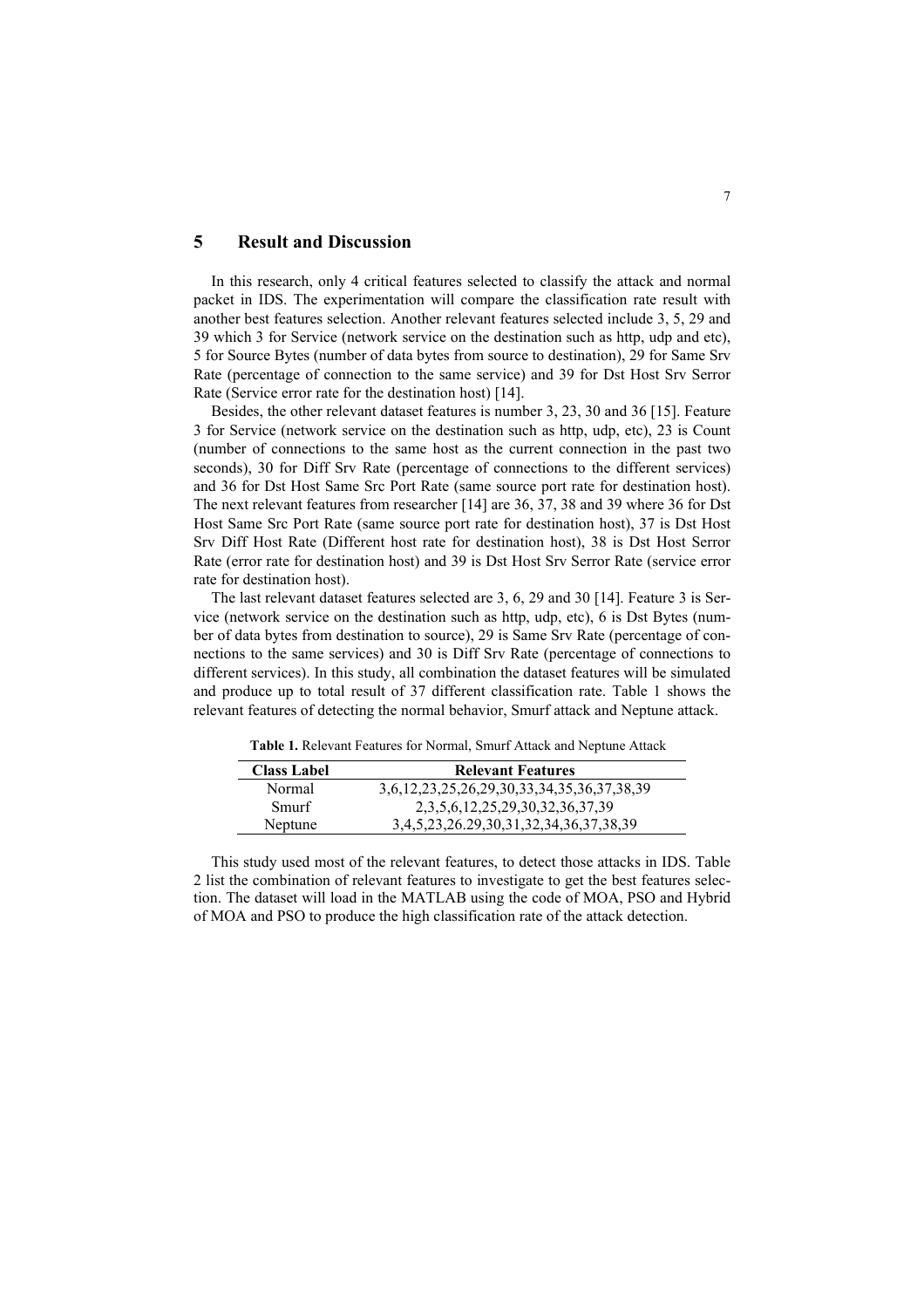| Table 2. Combination of relevant features of Normal, Smurf Attack and Neptune Attack |                        |                                     |  |
|--------------------------------------------------------------------------------------|------------------------|-------------------------------------|--|
| <b>Class Label</b>                                                                   | <b>Features</b>        | <b>Features Name</b>                |  |
| Normal                                                                               | 2, 3, 4, 5, 6, 12, 23, | Protocol type, Service, Flag,       |  |
|                                                                                      |                        | Src bytes, Dst bytes, Logged in,    |  |
|                                                                                      |                        | Count, Serror rate, Srv serror rate |  |
| Smurf                                                                                | 25, 26, 29, 30, 31,    | Same srv rate, Diff srv rate        |  |
|                                                                                      | 32, 33, 34, 35, 36     | Srv diff host rateDst host count    |  |
| Neptune                                                                              | 37, 38, 39             | Dst host srv count,                 |  |
|                                                                                      |                        | Dst host same srv rate,             |  |
|                                                                                      |                        | Dst host diff srv rate,             |  |
|                                                                                      |                        | Dst host same src port rate,        |  |
|                                                                                      |                        | Dst host srv diff host rate,        |  |
|                                                                                      |                        | Dst host serror rate,               |  |
|                                                                                      |                        | Dst host srv serror rate            |  |

In Fig. 2 shows, FNN using hybrid PSO and MOA (so called PSOMOA) is the better techniques for optimization on ANN that can achieve high accuracy compared with others. The parameter setting that suitable in this project is using masses 30, 500 for maximum number of iterations, 15 for hidden nodes, 200 training samples and 2 for inertia weight. Using this parameter setting with the optimization algorithm proposed, it can achieve high detection rate and high classification rate with low iteration numbers and masses. According to the result given, PSOMOA achieves the reliability because it reduces the probability of trapping in local minima.

PSOMOA's outcome demonstrates that it is capable of both searching and attracting people. In other words, the strengths of PSO and MOA have been successfully combined to produce excellent results in FNN preparation.



**Fig. 2. Comparison of Masses 10, 20, 30 and 40 of MOA, PSO and PSOMOA**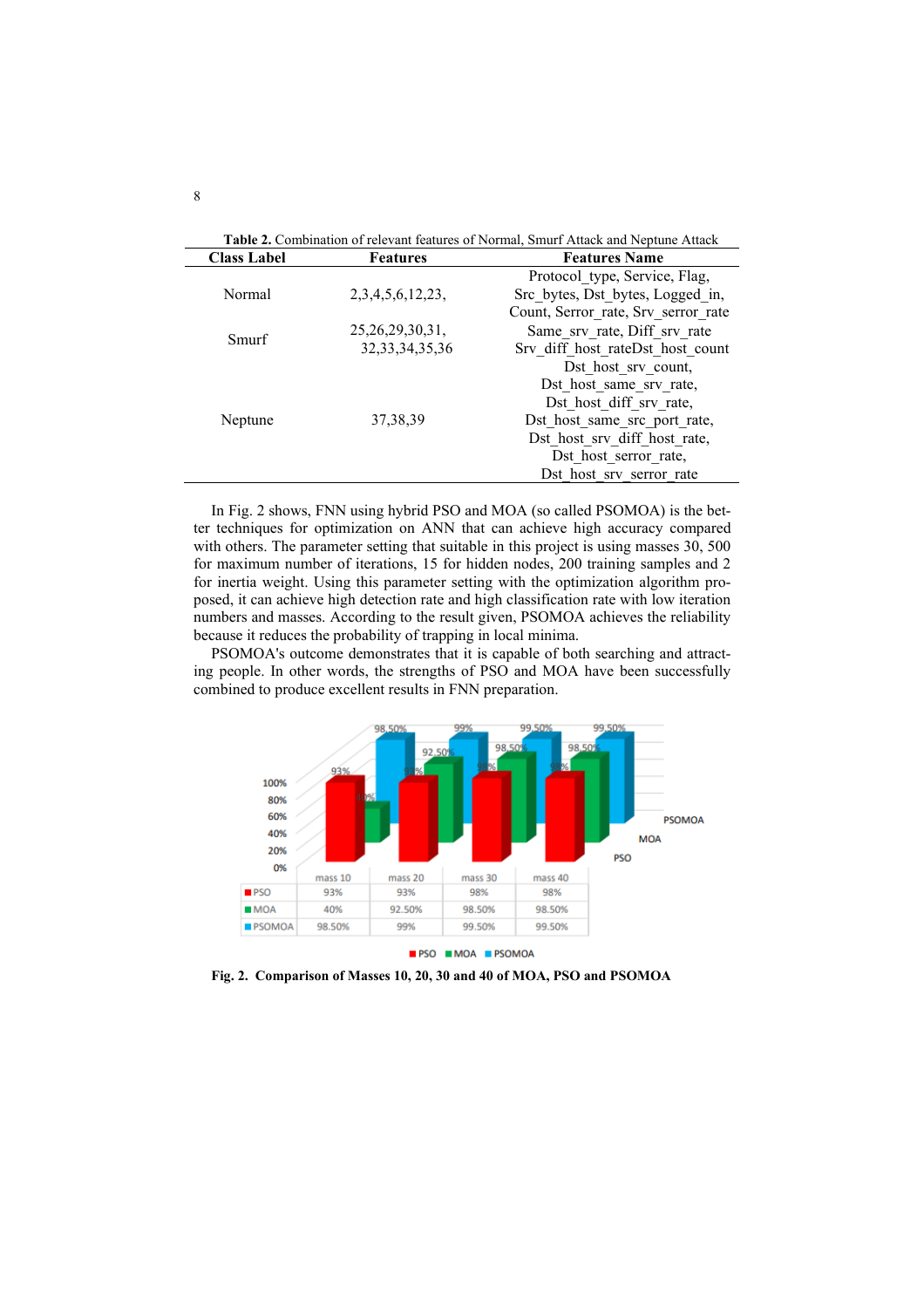### **6 Conclusion**

A new training optimization algorithm which are hybrid of ANN, PSO and MOA is introduced and investigated. NSL-KDD dataset used to represent a packet and simulated in the MATLAB toolkit. The project steps proposed as follows: collecting and processing dataset which select only 4 critical features for detection of two network attack categories to be used for training ANN in IDS; applying the MOA on dataset; classify the dataset which are normal and abnormal activities; output value of MOA will support ANN to maximize the classification rate and the final parts involved the analysis and comparison of the optimization by using ANN supported by MOA.

This project uses the Magnetic Optimization Algorithm (MOA) in combination with Particle Swarm Optimization (PSO) to determine the accuracy of Intrusion Detection System (IDS). The simulation method applied in MATLAB toolkit yielded a comparison of classification rates using MOA, PSO, and a combination of PSO and MOA. Those optimization approaches lead to different outcomes.

As a conclusion, the hybrid of PSOMOA produce highest accuracy and classification rate for high numbers of training samples. The combination optimization method proven that the MOA can support ANN and PSOMOA is a reliable technique which perform high accuracy and efficiency due to its function like a magnetic that can attract more particles. The classification rate of hybrid of PSOMOA achieves 99.5%, PSO achieves 98% and MOA achieves 98.5%.

# **Acknowledgement**

This research is fully supported by Fundamental Research Grant Scheme (FRGS), which help in completing the research in viable and efficient.

### **References**

- 1. Kumar Gulshan and Kumar Krishan, "The Use of Artificial-Intelligence-Based Ensembles for Intrusion Detection: A Review", Hindawi Publishing Corporation, 2012.
- 2. Noor Suhana Sulaiman, Nur Sukinah Aziz, Nooraida Samsudin, Wan Ainul Alyani Wan Mohamed, "Big Data Analytic of Intrusion Detection System" International Journal of Advanced Trends in Computer Science and Engineering, 2020.
- 3. Amin Dastanpour, Suhaimi Ibrahim, Reza Mashinchi and Ali Selamat, "Using Gravitational Search Algorithm to Support Artificial Neural Network in Intrusion Detection System", Smar Computing Review, Vol. 4, No. 6, December 2014.
- 4. SeyedAli Mirjalili, Siti Zaiton Mohd Hashim and Hossein Moradian Sardroudi, "Training FeedForward NeuralNetworks using Hybrid Particle Swarm Optimization and Gravitational Search Algorithm", Elsevier, 2012.